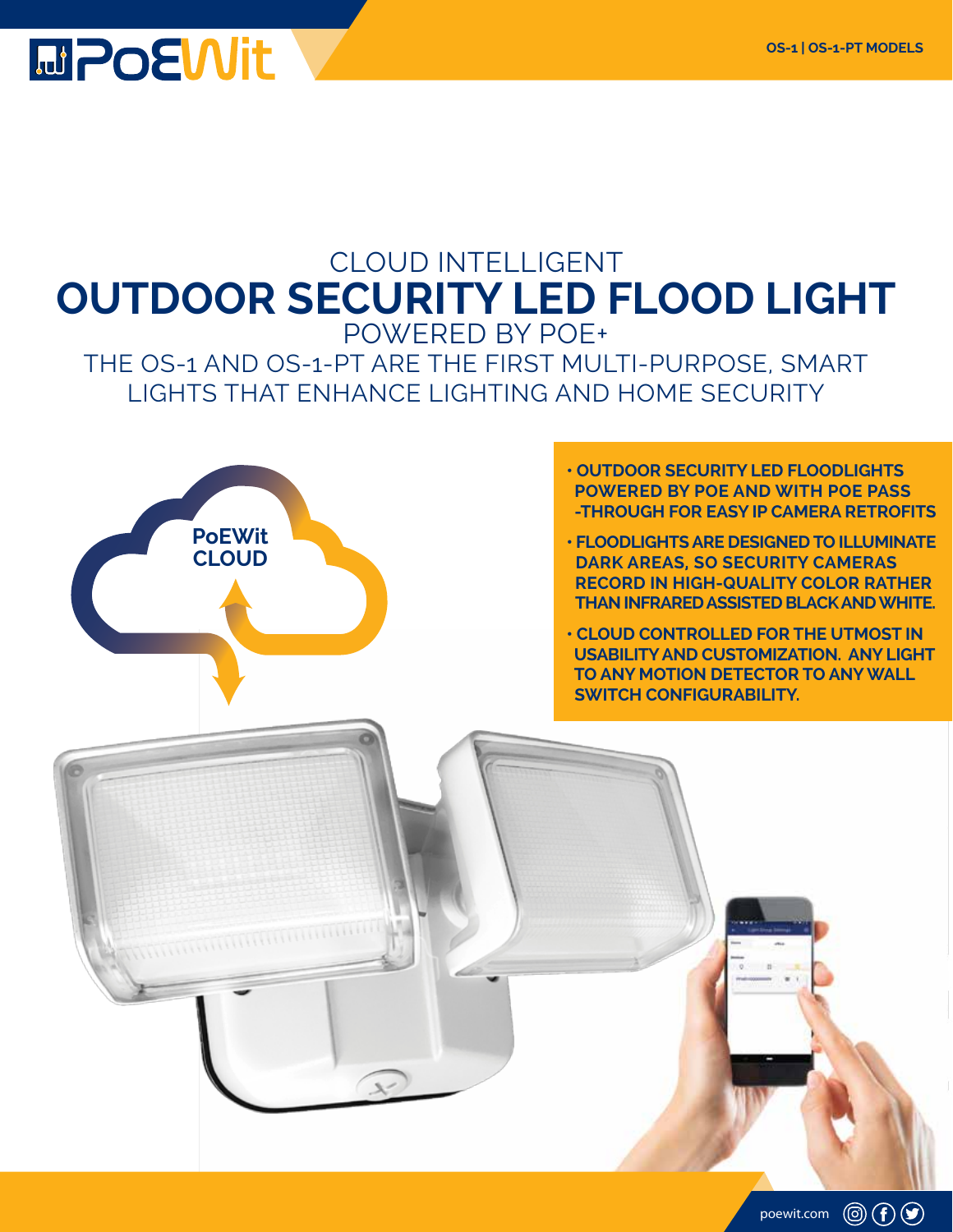

The OS-1 AND OS-1-PT offer unmatched flexibility. Security experts can create custom, state-of-the-art, multi-purpose outdoor security lighting and camera solutions. For legacy solutions, security cameras

and lighting operate independently. Now, you can place a security light where it is needed, station a light close by to security camera so they display in color, rather than black and white.



#### **IMAGE 1 - Security Camera without OS-1 Assistance**

**IMAGE 2 - Security Camera with OS-1 Assistance**



![](_page_1_Picture_8.jpeg)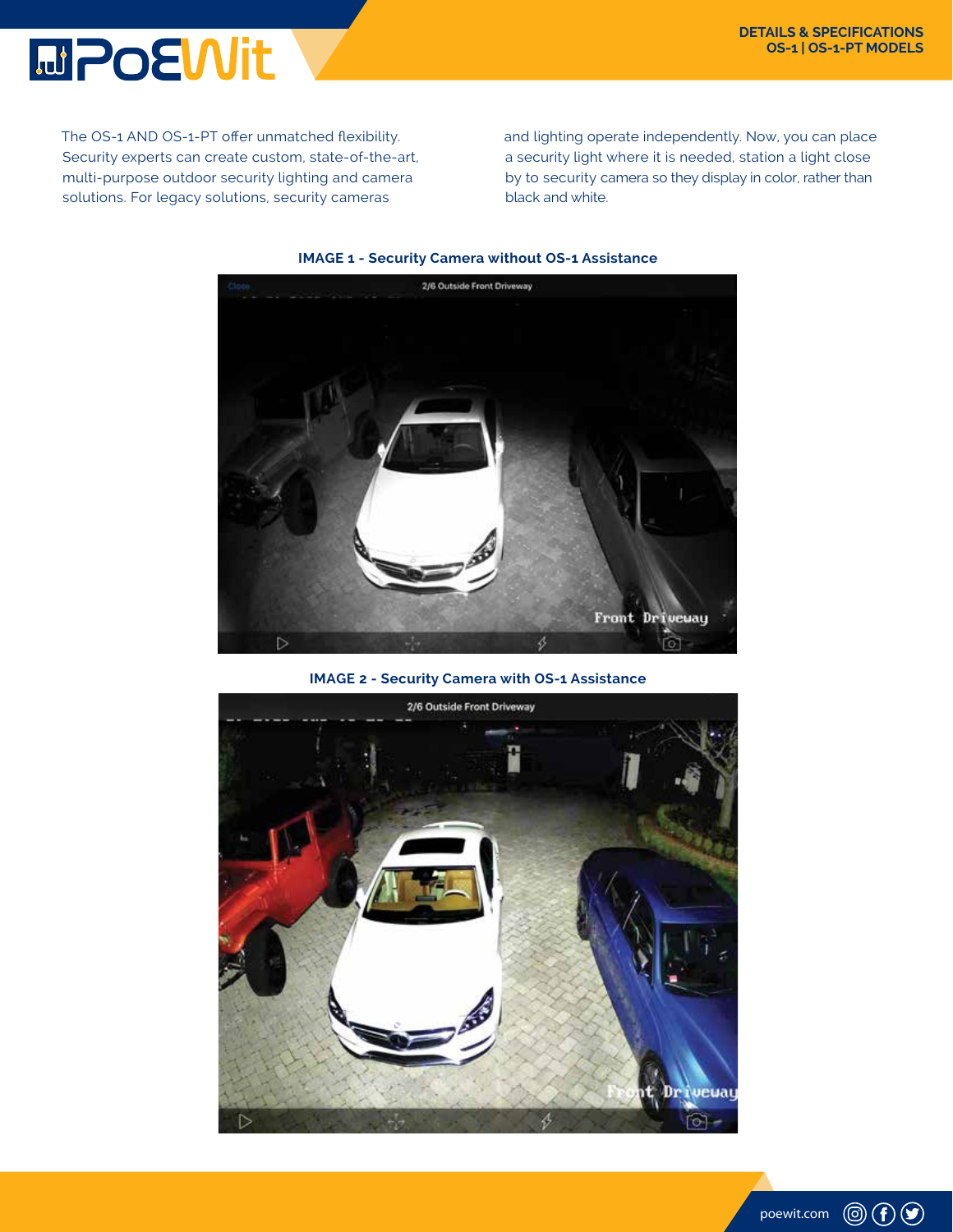![](_page_2_Picture_1.jpeg)

Also, the OS-1-PT has a unique PoE pass-through feature that not only will power and network itself, but also pass the PoE capability to any downstream security camera and light. Retrofitting an existing security camera installation to add lights is a breeze.

Finally, by adding a PoEWit UPS and PoE ethernet switch to the installation, a security expert can configure a system so that key cameras and lighting stay operational in the event of a power outage. Secondary cameras turn off, and non-essential lights dim automatically to extend battery life until utility power is restored.

#### **PoE Light Pass-through Driver PoE+ In and Two PoE+ Out**

![](_page_2_Picture_5.jpeg)

## **Key Features for OS-1 | OS-1-PT**

- The OS-1 and OS-1 PT are **the industry's first cloud integrated security camera and lighting** solutions
- Security lights are **optimized to the latest security cameras Field of View to record in the best color frames and camera angles**
- **Models with PoE pass-through** makes **retrofitting existing** security **lights a breeze**
- Gain flexibility: **connect any light to any wall switch**  (WS-2) to any motion detector configurable (MD-1)
- Customers **define security settings via simple controls**: IOS or Android app
- **First PoE powered solution**, so therefore safe and **no need for high voltage outdoor lighting**

![](_page_2_Picture_13.jpeg)

- **Works with PoEWit security light applications** (see security lighting data sheet)
- **Automatic Internet failover** to local network control if WS-2 is installed
	- **Automatically adjusts to available power with the addition of a PoEWit UPS and PoE network switch**

poewit.com

 $\circledcirc$   $\bullet$ 

- Stay on during power outages
- • **Load shedding** compatible